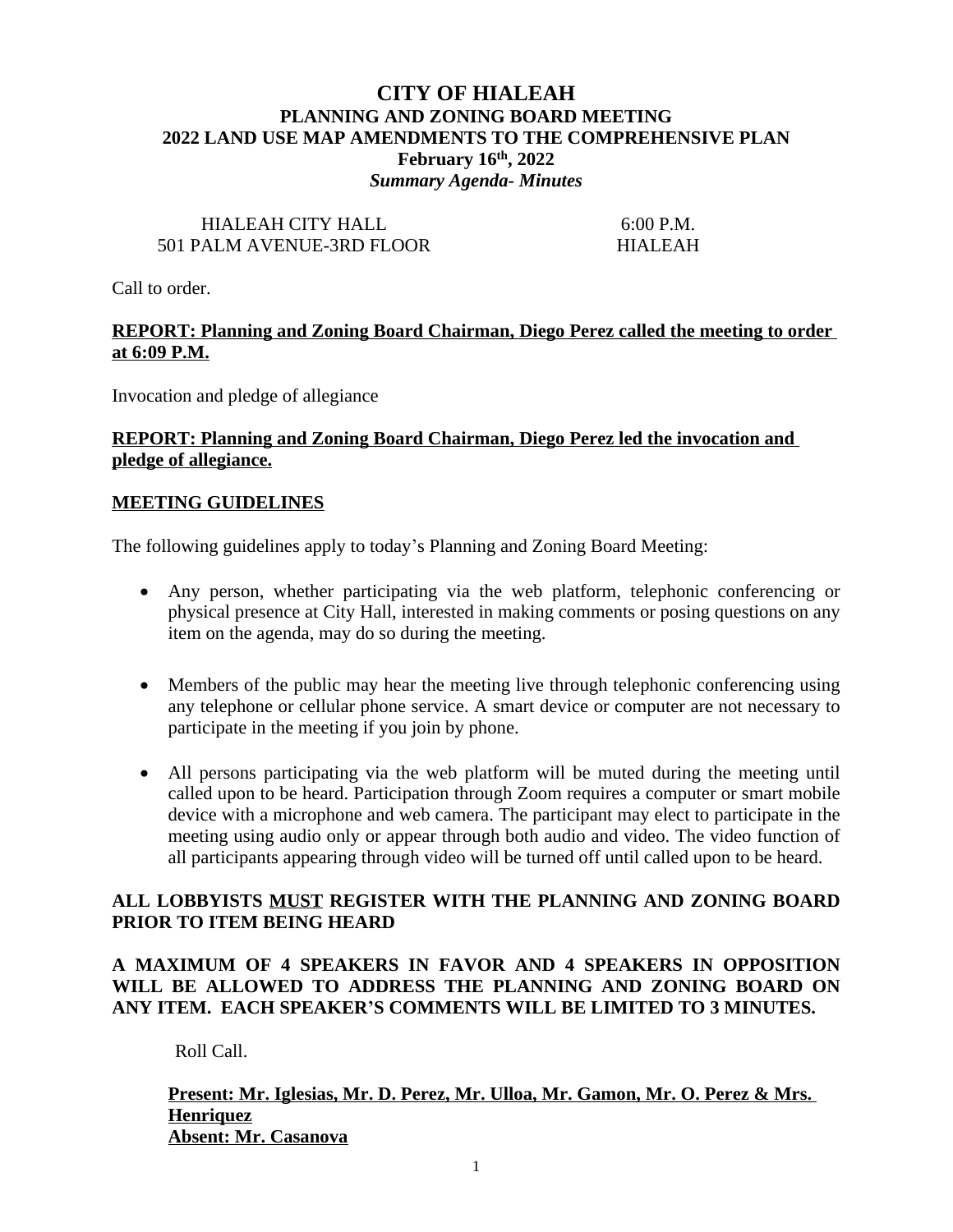## **ADMINISTRATION OF OATH TO ALL APPLICANTS AND ANYONE WHO WILL BE SPEAKING BEFORE THE BOARD ON ANY ITEM.**

SUMMARY MINUTES, OR A COPY OF THE AUDIO FILE OF THE PROCEEDINGS BEFORE THE PLANNING AND ZONING BOARD, SHALL BE PREPARED AND SUBMITTED TO THE CITY COUNCIL BEFORE ITS HEARING.

## **THE PLANNING AND ZONING BOARD RECOMMENDATIONS FOR THE FOLLOWING PUBLIC HEARING REQUESTS WILL BE HEARD BY THE CITY COUNCIL, AT ITS SCHEDULED MEETING OF TUESDAY, MARCH 8TH, 2022.**

**LU-1. Small Scale Amendment** from Industrial and Office to Industrial. Property located at  **16300 NW 97th Avenue,** Hialeah zoned BDH (Business Development District). **Applicant: Brian Adler, Esq. on behalf of WGC 97th Property, LLC Planner's recommendation: Approval**

**Motion to Approve: Mr. O. Perez; Second: Mr. Iglesias Motion Approved: 6-0-1 with board member Mr. Casanova being absent.**

#### *Item approved*

**LU-2. Small Scale Amendment** from Major Institutions to Medium Density Residential. Property located at **7605 West 10th Avenue**, Hialeah, zoned GU (Interim District a Miami-Dade County Zoning Designation).  **Applicant: Alejandro J. Arias, Esq. on behalf of HHA I, Inc. and Hialeah Housing Authority Planner's recommendation: Approval**

**Motion to Approve: Mr. Iglesias; Second: Mr. O. Perez Motion Approved: 6-0-1 with board member Mr. Casanova being absent.**

*Item approved*

## **CITY OF HIALEAH PLANNING AND ZONING BOARD MEETING**

1. Approval of Planning and Zoning Board Summary Agenda of January 26<sup>th</sup>, 2022 as submitted.

**Motion to Approve: Mr. O. Perez; Second: Mr. Iglesias & Mr. Ulloa Motion Approved: 6-0-1 with board member Mr. Casanova being absent.**

*Item approved*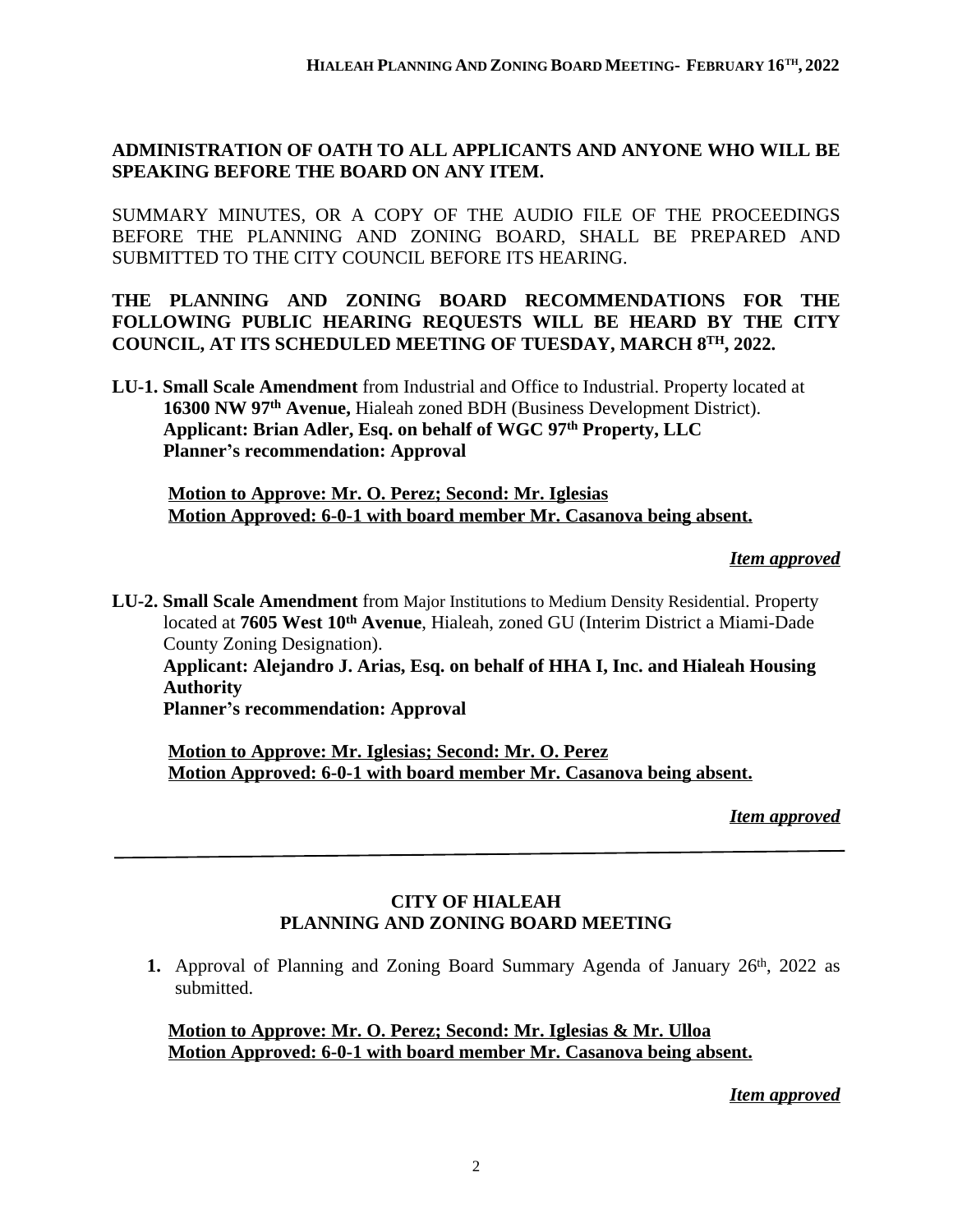A WRITTEN DECISION AND RESOLUTION WILL BE PREPARED AND PRESENTED FOR REVIEW TO THE CITY COUNCIL. THE CITY COUNCIL IS AUTHORIZED TO AFFIRM, AFFIRM WITH CONDITIONS, OR OVERRIDE THE DECISIONS BY RESOLUTION. AFTER THE RESOLUTION IS ADOPTED, CONTACT A MEMBER OF THE CITY CLERK'S OFFICE TO OBTAIN A COPY OF THE FINAL DECISION AND RESOLUTION. UPON YOUR RECEIPT OF THE FINAL DECISION AND RESOLUTION, CONTACT THE BUILDING DEPARTMENT TO OBTAIN YOUR REQUIRED BUILDING PERMIT. SUMMARY MINUTES, OR A COPY OF THE AUDIO FILE OF THE PROCEEDINGS BEFORE THE PLANNING AND ZONING BOARD, SHALL BE PREPARED AND SUBMITTED TO THE CITY COUNCIL BEFORE ITS HEARING.

## **THE PLANNING AND ZONING BOARD RECOMMENDATIONS FOR THE FOLLOWING PUBLIC HEARING REQUESTS WILL BE HEARD BY THE CITY COUNCIL, AT ITS SCHEDULED MEETING OF TUESDAY, MARCH 8TH, 2022.**

**2. Rezoning** from C-2 (Liberal Retail Commercial District) to R-3-3 (Multiple-Family District) and Conditional Use Permit (CUP) to allow a 4-unit and meeting room seminary, and variance permit to allow  $\theta$  7 parking spaces, where 41 parking spaces are required. Property located at **1020 West 29th Street**, Hialeah, zoned C-2 (Liberal Retail Commercial District).

**Applicant: Suzanne A. Dockerty, Esq. on behalf of Archdiocese of Miami Planner's recommendation: Approval**

**\*REPORT: Fortuna Smukler, 1081 West 29th Street, Hialeah, addressed the Planning and Zoning Board through zoom in opposition to the approval of this item.**

**Motion to Approve: Mr. O. Perez; Second: Mr. Iglesias & Ulloa Motion Approved: 6-0-1 with board member Mr. Casanova being absent.**

## *Item approved*

**3. Variance** permit to allow 13 parking spaces, where 26 parking spaces are required. Property located at **621 West 20th Street**, Hialeah, zoned M-1 (Industrial District). **Applicant: Maribel Fernandez Planner's recommendation: Approve with conditions**

**Motion to Approve with Conditions: Mr. Iglesias; Second: Mr. Ulloa Motion Approved: 6-0-1 with board member Mr. Casanova being absent.**

# *Item approved with the condition that the employee count does not exceed 12 employees.*

**4. Conditional Use Permit (CUP)** to allow a 6-9th grade school with a capacity of 100 students and 11 teachers and staff, within a 3,623 square feet bay with 15 parking spaces allocated to the bay as per 17% parking reduction granted by a variance, in conjunction with a functioning 144-student K-5 school and 54-student daycare granted by City of Hialeah, FL 2020-063 with limitations set forth in related DOR proffered to the City. Property located at **1290 and 1300 West 49th Street, Suite 2**, Hialeah, zoned C-2 (Liberal Retail Commercial District) and C-3 (Extended Liberal Commercial District). **Applicant: America's Christian Academy**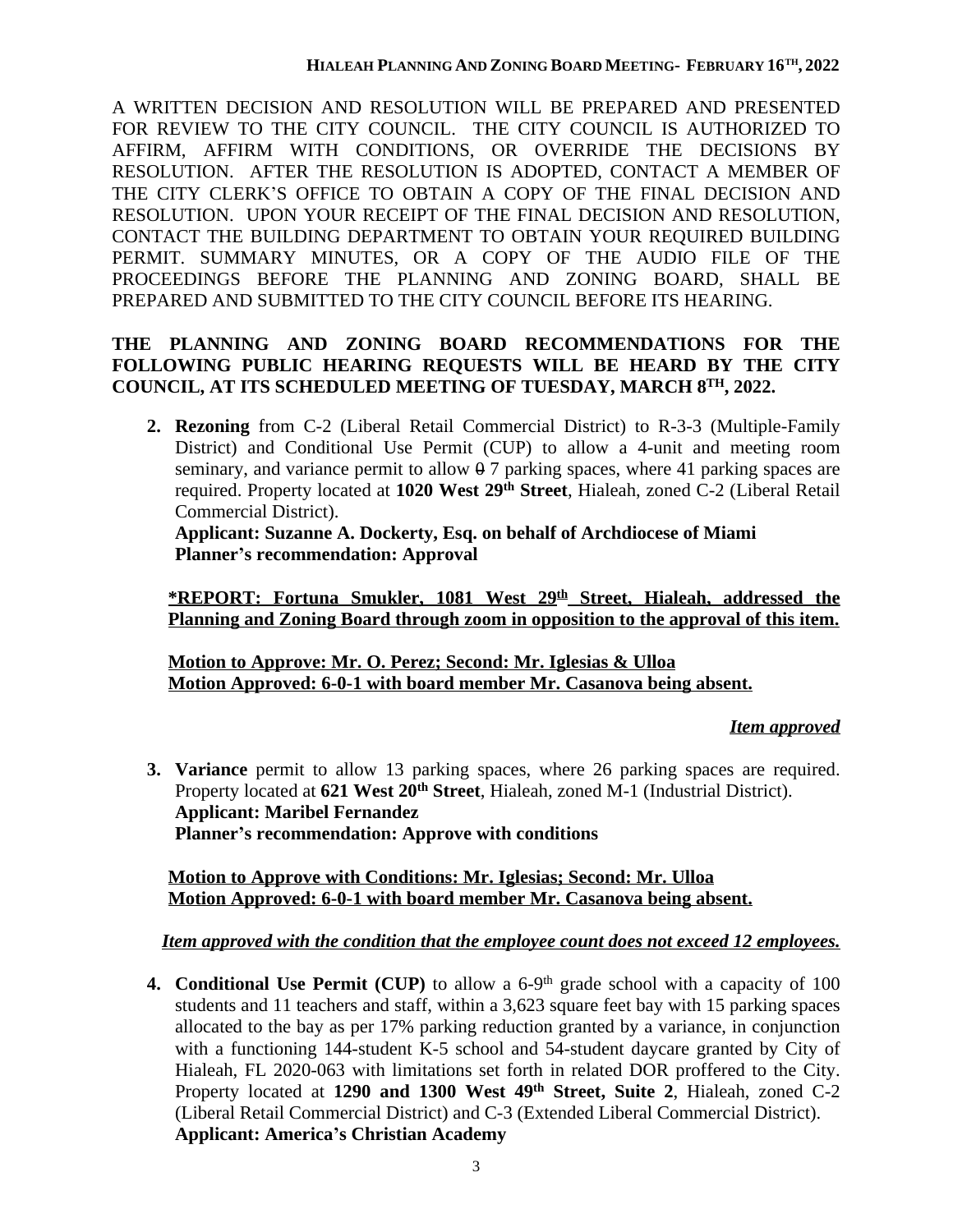## **Planner's recommendation: Denial**

## **Motion to Deny: Mr. Ulloa; Second: Mr. O. Perez Motion Approved: 6-0-1 with board member Mr. Casanova being absent.**

## *Item denied*

**5. Special Use Permit (SUP)** to allow the expansion of the Neighborhood Business District Overlay. Variance permit to allow only residential uses where mixed use is required; allow residential use on the ground floor, where residential use is allowed above ground floor level; allow all residential units with areas ranging from 622 square feet to 832 square feet, where 850 square feet is the minimum required and only 10% of the units may have an area of 600 square feet; allow rear setback of 10 feet, where 15 feet are required; allow 171 parking spaces, where 270 parking spaces are required; allow 14.3% pervious area, where 30% is the minimum required. Property located at **1451 West 29th Street**, Hialeah, zoned R-3-3 (Multiple-Family District). **Applicant: Javier L. Vazquez, Esq.**

**Planner's recommendation: Approval**

## **Motion to Approve: Mr. O. Perez; Second: Mr. Iglesias Motion Approved: 6-0-1 with board member Mr. Casanova being absent.**

## *Item approved*

**6.** ORDINANCE OF THE MAYOR AND THE CITY COUNCIL OF THE CITY OF HIALEAH, FLORIDA AMENDING SECTION 98-1630.8 ENTITLED "LIMITED EXPANSION OF NBD OVERLAY DISTRICT REGULATIONS SUBJECT TO SPECIAL USE PERMIT" OF THE CODE OF ORDINANCES OF THE CITY OF HIALEAH IN CHAPTER 98, "ZONING", ARTICLE V. ENTITLED "ZONING DISTRICT REGULATIONS", DIVISION 33, NBD NEIGHBORHOOD BUSINESS DISTRICT; TO PROHIBIT EXPANSION OF THE NBD OVERLAY DISTRICT REGULATIONS WITHIN THE HIALEAH HEIGHTS ZONING DISTRICT; REPEALING ALL ORDINANCES OR PARTS OF ORDINANCES IN CONFLICT HEREWITH; PROVIDING PENALTIES FOR VIOLATION HEREOF; PROVIDING FOR INCLUSION IN CODE; PROVIDING FOR SEVERABILITY; AND PROVIDING FOR AN EFFECTIVE DATE.

## **Motion to Approve: Mr. Iglesias; Second: Mr. O. Perez Motion Approved: 6-0-1 with board member Mr. Casanova being absent.**

## *Item approved*

## **MISCELLANEOUS ITEMS NOT REQUIRING ADVERTISING:**

**7. TENTATIVE PLAT OF EMERALD BAY Planner's recommendation: Approval**

**Motion to Approve: Mr. Iglesias; Second: Mr. Ulloa Motion Approved: 6-0-1 with board member Mr. Casanova being absent.**